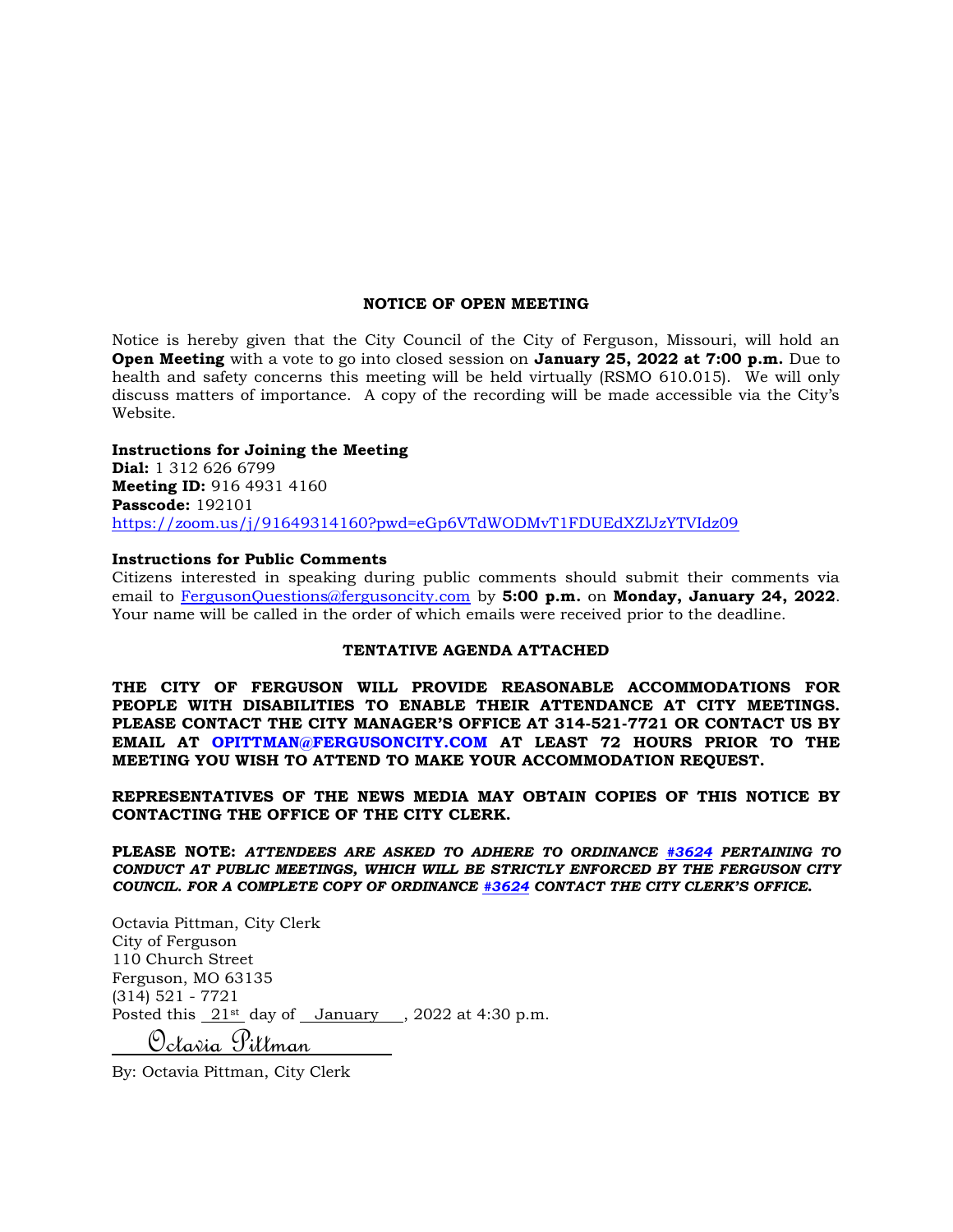# **CITY OF FERGUSON CITY COUNCIL MEETING JANUARY 25, 2022 TENTATIVE AGENDA**

# **1. OPENING CEREMONIES**

- **a.** Call To Order
- **b.** Silent Prayer
- **c.** Pledge Of Allegiance To The American Flag
- **d.** Roll Call

# **2. PUBLIC COMMENTS**

## **3. MANAGER'S REPORT**

**a.** COVID-19 Update – Chief John Hampton

# **4. SPECIAL PRESENTATION**

- **a.** Economic Development Sales Tax Funding
- **b.** Yard Signs For City Owned Property

# **5. PUBLIC HEARING**

# **6. CONSENT AGENDA**

# **a. CITY COUNCIL MEETING MINUTES**

**i.** Regular Meeting Minutes: [January 11, 2022](https://www.fergusoncity.com/DocumentCenter/View/5537/Council-Meeting-Minutes-011122)

# **b. BOARD/COMMISSION MEETING MINUTES**

**c. APPOINTMENTS**

## **d. REQUESTS**

- **i. Liquor License Approval**
	- o Need LLC d/b/a Déjà Vu II (3156 Pershall Road)

## **e. PROCLAMATIONS**

## **7. RESOLUTIONS**

**a. [Resolution No. 2022-03](https://www.fergusoncity.com/DocumentCenter/View/5536/Resolution-No-2022-03-STP-Atmore-elkins-woodwinds)** – A Resolution Supporting The City Of Ferguson Authorizing The Mayor/City Manager To Execute The Necessary Documents For Forwarding The Project Proposal Application And Later Execute An Agreement For The Atmore/Elkins/ Woodwinds Project, Federally Funded Through The 2023-2026 Surface Transportation Program – Suballocated (STP-S) Program Grant Commission

## **8. BILLS REQUIRING FIRST READING**

## **9. BILLS REQUIRING SECOND READING**

## **10.UNFINISHED BUSINESS**

## **11.NEW BUSINESS**

## **12.MISCELLANEOUS**

## **13.CLOSED SESSION**

*Upon a motion duly made and approved by affirmative vote of a majority of a quorum of the Council, the City Council may go into closed session at any time for discussions and/or action pertaining to one or more of the reasons set forth in Section 610.021 RSMO., which*  includes, but is not limited to: (1) legal actions, causes of action or litigation and confidential or privileged communications between the *Council and its attorneys; (2) lease, purchase or sale of real estate; (3) hiring, firing, disciplining or promoting particular employees; (9) negotiations with employee groups; (11) specifications for competitive bidding; (12) negotiations of a contract; (13) personnel matters where*